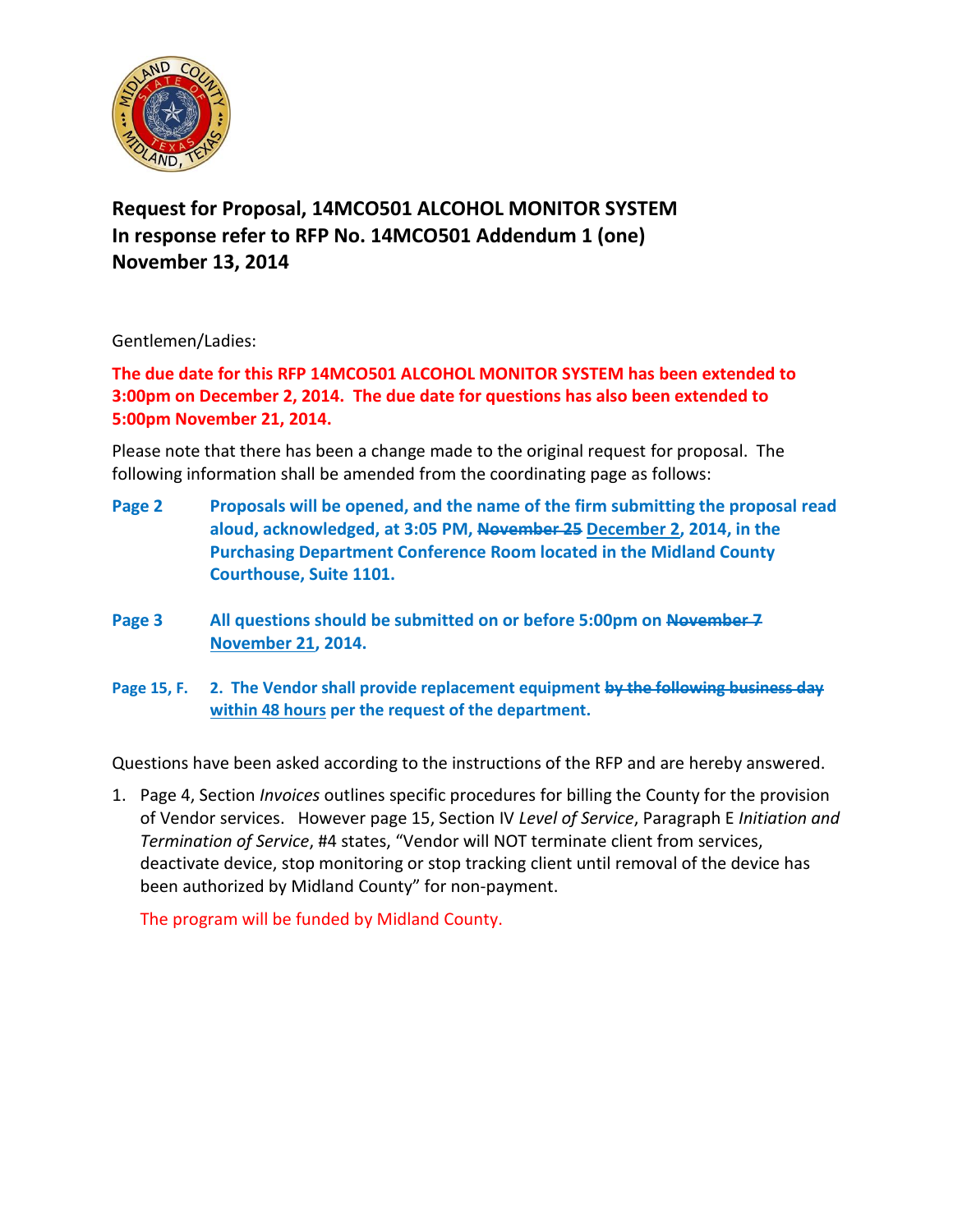2. Page 10, Section II *Standards for Service*, Paragraph C *Provision of Equipment and Services*, #6 states, "The Vendor shall replace defective or malfunctioning parts and/or equipment within forty-eight (48) hours of notice or knowledge of a malfunction or failure". That specification appears to contradict Section IV *Level of Service*, Paragraph F *System and Equipment Maintenance*, #2 on page 15 which states, "The Vendor shall provide replacement equipment (for malfunctioning equipment) by the following business day per request of the Department".

Will Vendors be required to replace defective equipment within 48 hours or by the following business day?

An amendment has been made above to indicate that Vendors will be required to replace defective equipment within 48 hours of notice of a malfunction or per department request by email.

3. Page 11, Section III *Equipment*, Paragraph B *Portable Device with GPS*, #1, #2, #3 and #4. Is the County currently using a single device that performs all of the functions specified? If so, please identify the name and model of that device.

The County is not currently using a single device that performs all of the functions specified.

4. Page 11, Section III *Equipment*, Paragraph B *Auxiliary Communications Services.* Please identify the auxiliary devices provided by the incumbent Vendor and indicate whether they adequately meet the County's needs.

We currently do not have a specific auxiliary device. We currently use Scram and Soberlink monitors

5. Page 17, Section IX *Training and Orientation* states, "The Vendor shall agree to provide … full employee training…". How many County employees will require training and at what intervals (initial, annually, etc.)?

10-15 employees will require training initially and as needed with any new updates on the device.

6. Page 20, Section XII *Proposal Submissions* outlines the required proposal format. Is it necessary for Vendors to address in their proposals any of the standards listed in pages 1 through 7, 18 through 19 and 21 of the RFP?

No.

7. Will office space be provided to the Vendor to perform any of the duties required under the contract?

Yes.

8. What is the anticipated term (number of years) of the resulting contract?

1 year with option to renew each year for 5 years.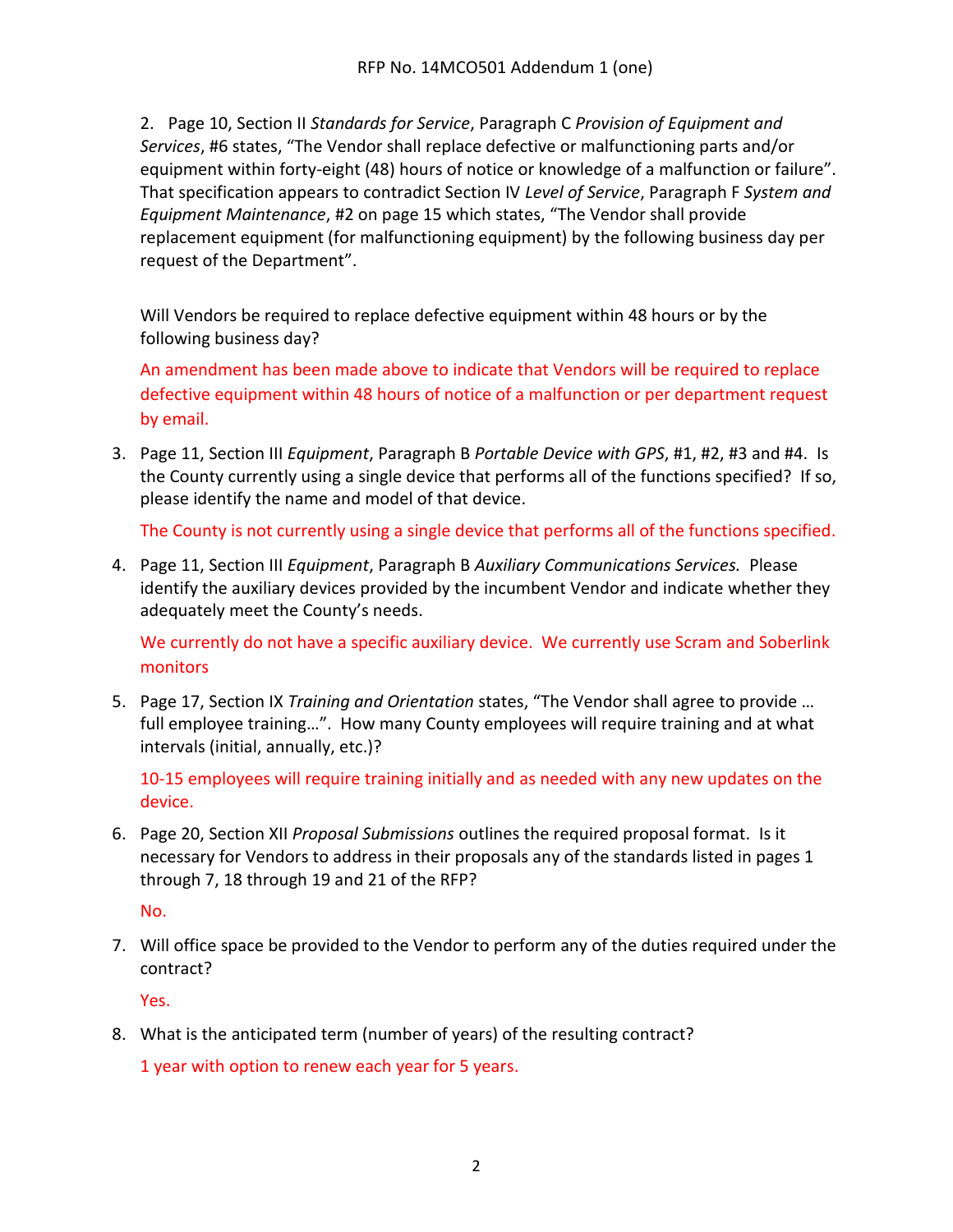9. What was the average number of offenders monitored per day on an ankle alcohol monitoring device in the past 12 months? How many offenders does the County anticipate being monitored per day over the next two years?

42 in the past 12 months. 50-60 are anticipated.

10. What was the average number of offenders monitored per day on a portable alcohol monitoring device in the past 12 months? How many offenders does the County anticipate being monitored per day over the next two years?

6 in the past 12 months. 10-20 are anticipated.

11. What was the average length of stay on the ankle alcohol monitoring device during the past 12 months?

1 year or more.

12. What was the average length of stay on a portable alcohol monitoring device during the past 12 months?

6 months.

13. How many ankle alcohol monitoring units were lost/damaged/stolen during the past 12 months?

1

14. How many portable alcohol monitoring units were lost/damaged/stolen during the past 12 months?

0

15. Please provide the daily monitoring rate charged by the incumbent Vendor for ankle alcohol monitoring.

\$10 per day.

16. Please provide the daily monitoring rate charged by the incumbent Vendor for portable alcohol monitoring.

\$6 per day.

17. Please provide the enrollment/installation fee charged by the incumbent Vendor for ankle alcohol monitoring.

 $\Omega$ 

18. Please provide the enrollment/installation fee charged by the incumbent Vendor for portable alcohol monitoring.

0

19. Please provide the name and model of the ankle alcohol monitoring units currently in use.

**Scram**